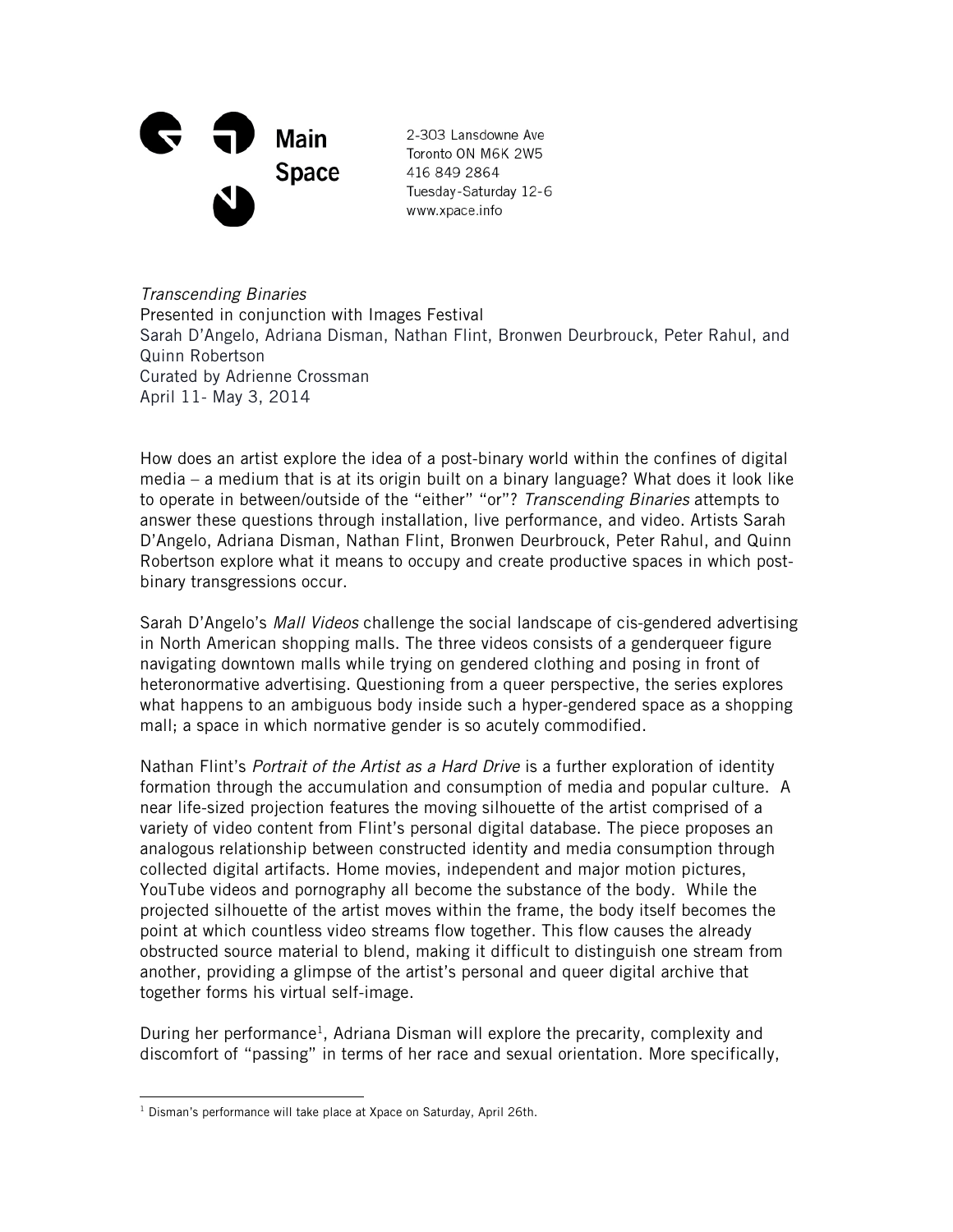Disman's piece will explore the complicated relationship the artist has with passing as both heterosexual and as white, and how this affects how she navigates the world in relation to her personal identity as a queer non-white woman, versus her perceived identity. The performance will consist of a meditation on the feeling one gets directly before falling, or during the fall itself: not quite in one state or the other, but occupying the spaces in between. Disman's work plays with the tension of these dualities; of feeling stuck while simultaneously in transition between categories, always in flux but never residing. Both preceding and following the performance a single cube of ice will melt on a plinth each day for the duration of the exhibition. The ice is intended to stand in for a precarious body in Disman's absence. It takes on multiple states as it melts, moving from solid, to liquid and then eventually, evaporating into the air. In this way the flux that Disman attempts to perform with her physical body is mirrored by the ice as it melts.<sup>2</sup>

Disman's performance explores the complex facet of queer identity in relation to visibility versus invisibility, and what it means for one's ability to pass as straight (normal), and whether passing is even desired. Queer theorist Sarah Schulman describes the act of 'coming out' as "a process of self-interrogation in opposition to social expectation that has no parallel in heterosexual life".<sup>3</sup> Michael Warner refers to the process as "itself a political strategy," adding that "queer people are a kind of social group fundamentally unlike others, a status group only insofar as they are not a class".4

Inspired by the ever-expanding world of virtual social environments, Bronwen Deurbrouck and Quinn Robertson's interactive avatar modification installation is a queer response to the history of normative character creation in digital media. The installation consists of several monitors arranged in a "U" formation, displaying character/avatar modification processes from a number of different virtual games. In the centre of the semi circle stands a computer monitor and mouse connected to software developed by the artists that allows the user to explore genderqueer and non-binary identity creation through customizable avatars. The work opens up a broadened range of possibilities in the creation of post-gender, post-human bodies while providing a refreshing take on nonnormative bodies within gaming culture; virtual spaces in which binary choices pervade.

Peter Rahul's video installation *Modem Mantra* ponders the spiritual connection between the physical and digital self. The digitally produced video plays on an antique CRTC monitor highlighting the connection between past and present. The work displays a meditating figure, made up of vividly coloured pixels, floating within the frame, abstracting completely then reappearing. Although silent, the pace of the video is set to an Internet dial up tone, bringing to mind the meditative and nostalgic mantra of a generational misfit; the 90s child who neither identifies as online or offline.

By queering the binary divisions of constructed normative identities, these works begin to dismantle the hierarchical power structures that enforce them. Here, normal assumes a

 

<sup>&</sup>lt;sup>2</sup> The sculptural component of this work is a collaborative piece between Disman and Danièle Bourque under the name DnA.

<sup>3</sup> Schulman, Sarah. *Ties Tthat Bind: Familial Homophobia and Its Consequences*. New York: The New York Press, 2009. Print.

<sup>&</sup>lt;sup>4</sup> Warner, Michael. "From Fear of a Queer Plant." *The material queer: a LesBiGay cultural studies reader*. 1<sup>st</sup> ed. Donald E. Morton. Boulder, Colorado: Westview Press, 1996. Print.